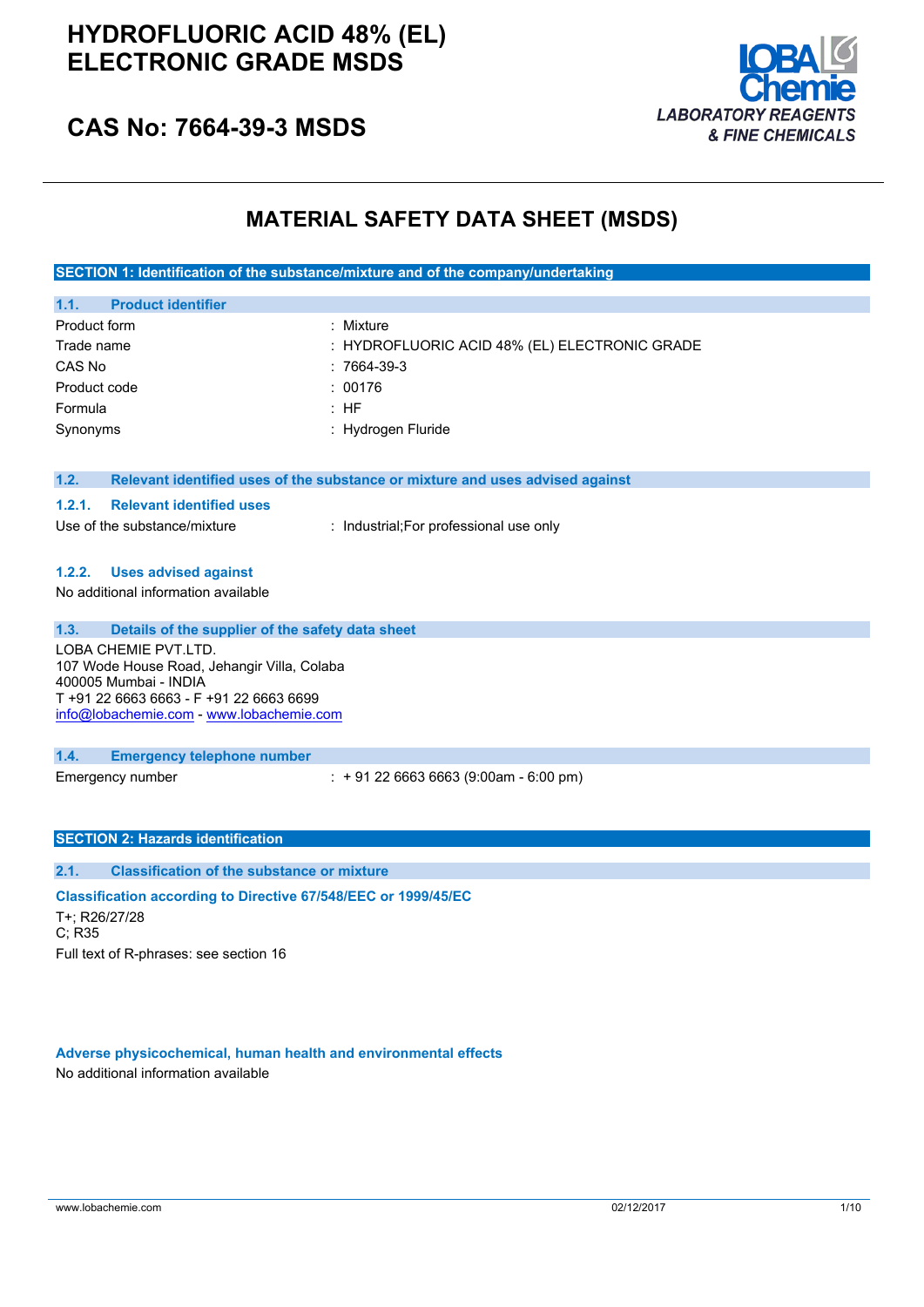Safety Data Sheet

**2.2. Label elements**

**Labelling according to Directive 67/548/EEC or 1999/45/EC**

Hazard symbols is a state of the state of the state of the state of the state of the state of the state of the state of the state of the state of the state of the state of the state of the state of the state of the state o



toxic

#### **2.3. Other hazards**

No additional information available

**SECTION 3: Composition/information on ingredients**

#### **3.1. Substance**

Not applicable

#### **3.2. Mixture**

| <b>Name</b>                  | <b>Product identifier</b>                                                      | $\frac{9}{6}$ | <b>Classification according</b><br>to Directive 67/548/EEC | <b>Classification according</b><br>to Regulation (EC) No.<br>1272/2008 [CLP]                                                                             |
|------------------------------|--------------------------------------------------------------------------------|---------------|------------------------------------------------------------|----------------------------------------------------------------------------------------------------------------------------------------------------------|
| Water                        | (CAS No) 7732-18-<br>5<br>(EC no) 231-791-2                                    | $50 - 75$     | Not classified                                             | Not classified                                                                                                                                           |
| Hydrofluoric acid - solution | (CAS No) 7664-39-<br>(EC no) 231-634-8<br>(EC index no) 009-<br>$003 - 00 - 1$ | $25 - 50$     | T+: R26/27/28<br>C: R35                                    | Acute Tox. 1 (Dermal),<br>H310<br>Acute Tox. 3 (Inhalation).<br>H <sub>331</sub><br>Acute Tox. 1 (Oral), H300<br>Skin Corr. 1A, H314<br>Eye Dam. 1, H318 |

Full text of R- and H-phrases: see section 16

| <b>SECTION 4: First aid measures</b>             |                                                                                                                                                                                        |
|--------------------------------------------------|----------------------------------------------------------------------------------------------------------------------------------------------------------------------------------------|
|                                                  |                                                                                                                                                                                        |
| 4.1.<br><b>Description of first aid measures</b> |                                                                                                                                                                                        |
| First-aid measures after inhalation              | : Remove victim to fresh air and keep at rest in a position comfortable for breathing.<br>Immediately call a POISON CENTER or doctor/physician.                                        |
| First-aid measures after skin contact            | : Gently wash with plenty of soap and water. Take off contaminated clothing. If skin<br>irritation occurs: Get medical advice/attention.                                               |
| First-aid measures after eye contact             | : If eye irritation persists: Get medical advice/attention. Remove contact lenses, if<br>present and easy to do. Continue rinsing. Rinse cautiously with water for several<br>minutes. |
| First-aid measures after ingestion               | : If you feel unwell, seek medical advice. Rinse mouth out with water.                                                                                                                 |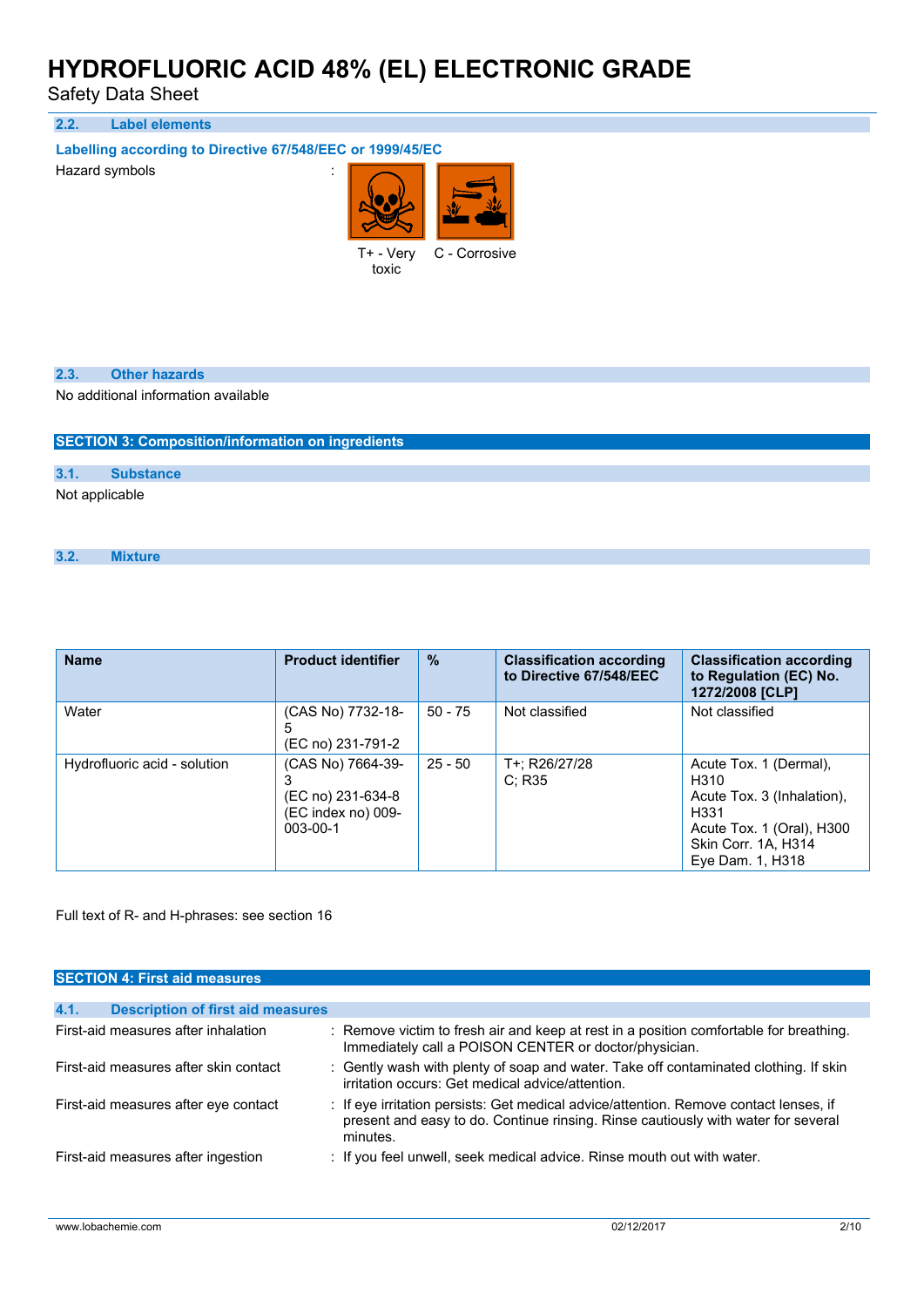| 4.2.<br>Most important symptoms and effects, both acute and delayed         |                                                                                                                                                                                 |
|-----------------------------------------------------------------------------|---------------------------------------------------------------------------------------------------------------------------------------------------------------------------------|
| Symptoms/injuries                                                           | : Causes severe skin burns and eye damage.                                                                                                                                      |
| Symptoms/injuries after skin contact                                        | : Fatal in contact with skin.                                                                                                                                                   |
| Symptoms/injuries after ingestion                                           | : Fatal if swallowed.                                                                                                                                                           |
| 4.3.                                                                        | Indication of any immediate medical attention and special treatment needed                                                                                                      |
| Treat symptomatically.                                                      |                                                                                                                                                                                 |
| <b>SECTION 5: Firefighting measures</b>                                     |                                                                                                                                                                                 |
| 5.1.<br><b>Extinguishing media</b>                                          |                                                                                                                                                                                 |
| Suitable extinguishing media                                                | : Dry chemical, CO2, or water spray or regular foam.                                                                                                                            |
| Unsuitable extinguishing media                                              | : Carbon dioxide (CO2).                                                                                                                                                         |
| 5.2.<br>Special hazards arising from the substance or mixture               |                                                                                                                                                                                 |
| No additional information available                                         |                                                                                                                                                                                 |
| 5.3.<br><b>Advice for firefighters</b>                                      |                                                                                                                                                                                 |
| Protection during firefighting                                              | : Do not attempt to take action without suitable protective equipment.                                                                                                          |
| <b>SECTION 6: Accidental release measures</b>                               |                                                                                                                                                                                 |
| 6.1.                                                                        | Personal precautions, protective equipment and emergency procedures                                                                                                             |
| 6.1.1.<br>For non-emergency personnel                                       |                                                                                                                                                                                 |
| <b>Emergency procedures</b>                                                 | : Evacuate unnecessary personnel.                                                                                                                                               |
| For emergency responders<br>6.1.2.                                          |                                                                                                                                                                                 |
| Protective equipment                                                        | : Use personal protective equipment as required.                                                                                                                                |
| <b>Emergency procedures</b>                                                 | : Ventilate area.                                                                                                                                                               |
| 6.2.<br><b>Environmental precautions</b>                                    |                                                                                                                                                                                 |
| Avoid release to the environment.                                           |                                                                                                                                                                                 |
| 6.3.<br>Methods and material for containment and cleaning up                |                                                                                                                                                                                 |
| Methods for cleaning up                                                     | : Collect spillage. On land, sweep or shovel into suitable containers. Soak up spills                                                                                           |
|                                                                             | with inert solids, such as clay or diatomaceous earth as soon as possible.                                                                                                      |
| 6.4<br><b>Reference to other sections</b>                                   |                                                                                                                                                                                 |
| No additional information available                                         |                                                                                                                                                                                 |
| <b>SECTION 7: Handling and storage</b>                                      |                                                                                                                                                                                 |
| 7.1.<br><b>Precautions for safe handling</b>                                |                                                                                                                                                                                 |
| Precautions for safe handling                                               | : Avoid contact with skin, eyes and clothing.                                                                                                                                   |
| Hygiene measures                                                            | Do not eat, drink or smoke when using this product. Wash hands and other exposed<br>areas with mild soap and water before eating, drinking or smoking and when leaving<br>work. |
| <b>Conditions for safe storage, including any incompatibilities</b><br>7.2. |                                                                                                                                                                                 |
| Technical measures                                                          | : Comply with applicable regulations.                                                                                                                                           |
| Storage conditions                                                          | : Keep container tightly closed. Store in a well-ventilated place. Keep cool.                                                                                                   |
| 7.3.<br><b>Specific end use(s)</b>                                          |                                                                                                                                                                                 |
| No additional information available                                         |                                                                                                                                                                                 |
| <b>SECTION 8: Exposure controls/personal protection</b>                     |                                                                                                                                                                                 |
| 8.1.<br><b>Control parameters</b>                                           |                                                                                                                                                                                 |
| No additional information available                                         |                                                                                                                                                                                 |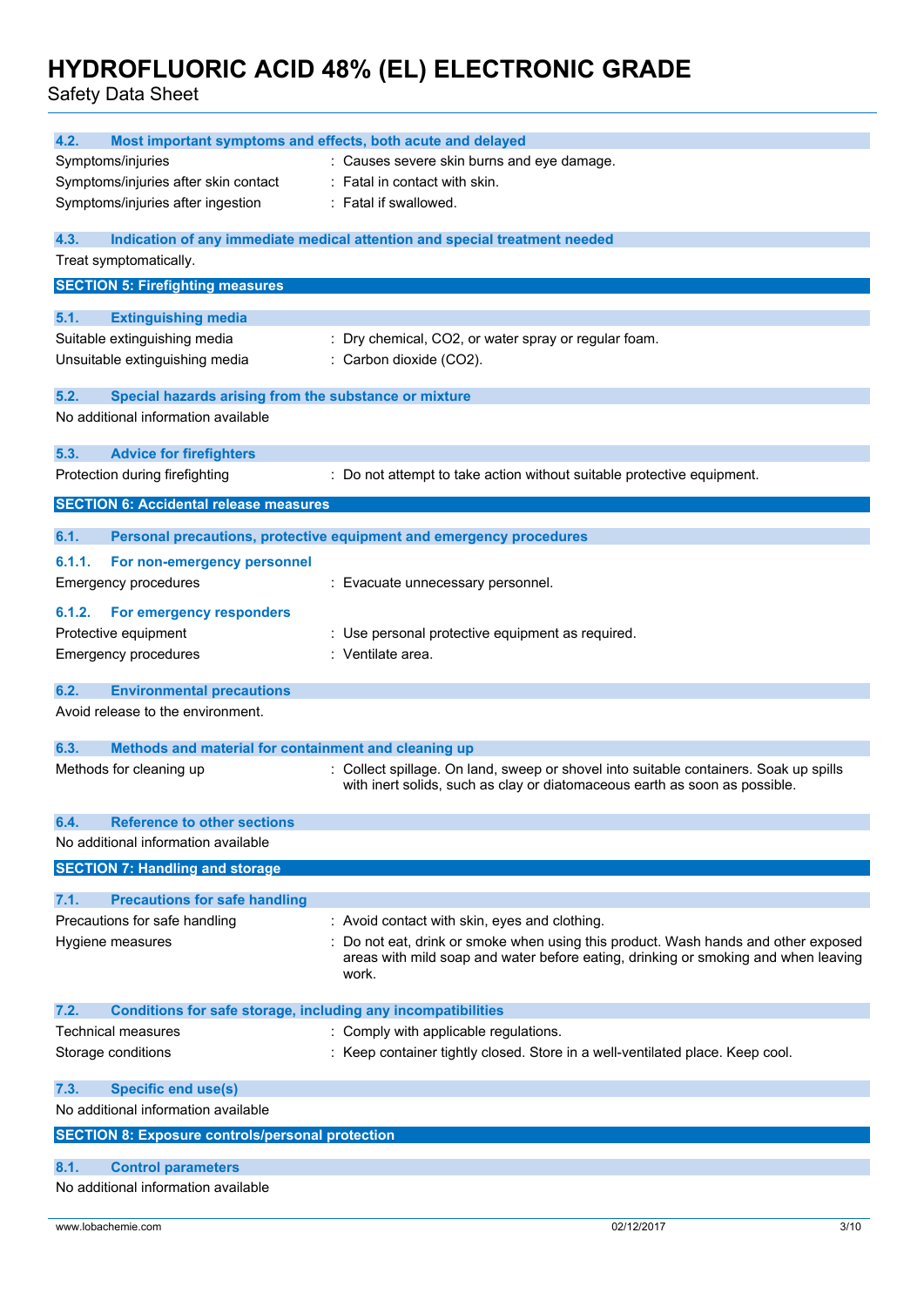| 8.2.<br><b>Exposure controls</b>                              |                                              |
|---------------------------------------------------------------|----------------------------------------------|
| Hand protection                                               | protective gloves                            |
| Eye protection                                                | Chemical goggles or face shield              |
| Skin and body protection                                      | Wear suitable protective clothing            |
| Respiratory protection                                        | : Wear respiratory protection                |
| <b>SECTION 9: Physical and chemical properties</b>            |                                              |
| Information on basic physical and chemical properties<br>9.1. |                                              |
| Physical state                                                | : Liquid                                     |
| Colour                                                        | Clear Colorless.                             |
| Odour                                                         | : acrid odor.                                |
| Odour threshold                                               | : No data available                          |
| рH                                                            | $\therefore$ 1                               |
| Relative evaporation rate (butylacetate=1)                    | : No data available                          |
| Melting point                                                 | : < -360 $^{\circ}$ C                        |
| Freezing point                                                | : No data available                          |
| Boiling point                                                 | : $1080 °C$                                  |
| Flash point                                                   | : No data available                          |
| Auto-ignition temperature                                     | : No data available                          |
| Decomposition temperature                                     | : No data available                          |
| Flammability (solid, gas)                                     | : No data available                          |
| Vapour pressure                                               | : 25 mm Hg at 200C                           |
| Relative vapour density at 20 °C                              | : 1.97                                       |
| Relative density                                              | : No data available                          |
| Density<br>Solubility                                         | $: 1.15 - 1.18$<br>Water: Infinitely soluble |
| Log Pow                                                       | : No data available                          |
| Viscosity, kinematic                                          | : No data available                          |
| Viscosity, dynamic                                            | : No data available                          |
| <b>Explosive properties</b>                                   | : No data available                          |
| Oxidising properties                                          | : No data available                          |
| <b>Explosive limits</b>                                       | : No data available                          |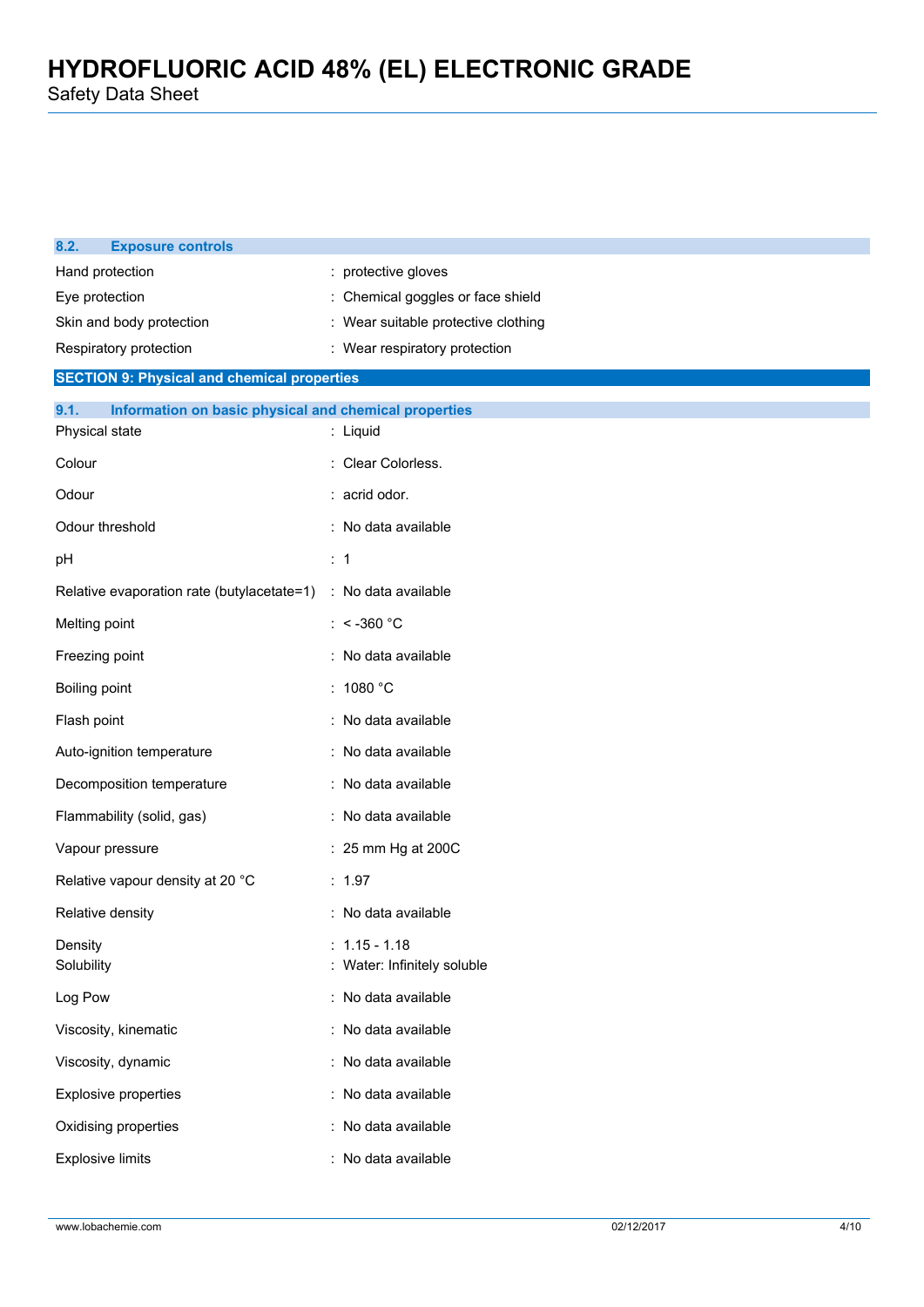Safety Data Sheet

| 9.2.           | <b>Other information</b>                             |                  |  |  |  |
|----------------|------------------------------------------------------|------------------|--|--|--|
|                | No additional information available                  |                  |  |  |  |
|                | <b>SECTION 10: Stability and reactivity</b>          |                  |  |  |  |
|                |                                                      |                  |  |  |  |
| 10.1.          | <b>Reactivity</b>                                    |                  |  |  |  |
|                | Thermal decomposition generates : Corrosive vapours. |                  |  |  |  |
| 10.2.          | <b>Chemical stability</b>                            |                  |  |  |  |
|                | No additional information available                  |                  |  |  |  |
| 10.3.          | <b>Possibility of hazardous reactions</b>            |                  |  |  |  |
|                | No additional information available                  |                  |  |  |  |
| 10.4.          | <b>Conditions to avoid</b>                           |                  |  |  |  |
|                | Direct sunlight. Overheating. Open flame. Sparks.    |                  |  |  |  |
| 10.5.          | <b>Incompatible materials</b>                        |                  |  |  |  |
|                | No additional information available                  |                  |  |  |  |
| 10.6.          | <b>Hazardous decomposition products</b>              |                  |  |  |  |
|                | Thermal decomposition generates : Corrosive vapours. |                  |  |  |  |
|                |                                                      |                  |  |  |  |
|                | <b>SECTION 11: Toxicological information</b>         |                  |  |  |  |
|                |                                                      |                  |  |  |  |
| 11.1.          | <b>Information on toxicological effects</b>          |                  |  |  |  |
|                |                                                      |                  |  |  |  |
| Acute toxicity |                                                      | : Not classified |  |  |  |
|                |                                                      |                  |  |  |  |
| Irritation     |                                                      | Not classified   |  |  |  |
|                |                                                      | pH: 1            |  |  |  |
|                |                                                      | Not classified   |  |  |  |
| Corrosivity    |                                                      | pH: 1            |  |  |  |
|                |                                                      |                  |  |  |  |

| : Not classified |
|------------------|
| : Not classified |
| : Not classified |
| : Not classified |
| : Not classified |
|                  |

| Potential adverse human health effects |  |
|----------------------------------------|--|
| and symptoms                           |  |

: Fatal if swallowed. Fatal in contact with skin.

#### **SECTION 12: Ecological information**

**12.1. Toxicity** No additional information available

#### **12.2. Persistence and degradability**

No additional information available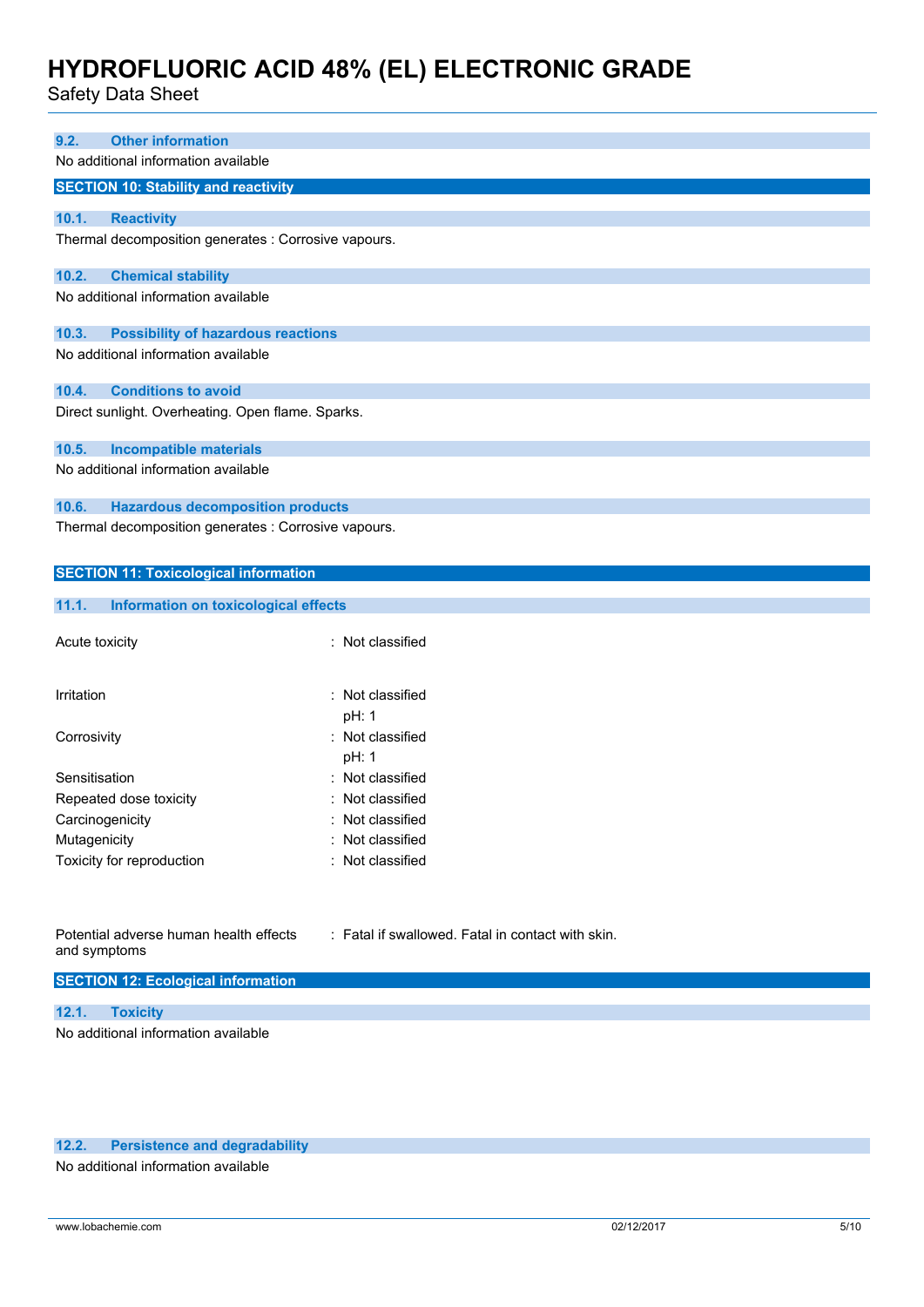| 12.3.<br><b>Bioaccumulative potential</b>          |                                               |
|----------------------------------------------------|-----------------------------------------------|
| No additional information available                |                                               |
| 12.4.<br><b>Mobility in soil</b>                   |                                               |
| No additional information available                |                                               |
| 12.5.<br><b>Results of PBT and vPvB assessment</b> |                                               |
| No additional information available                |                                               |
| 12.6.<br><b>Other adverse effects</b>              |                                               |
| No additional information available                |                                               |
| <b>SECTION 13: Disposal considerations</b>         |                                               |
|                                                    |                                               |
| 13.1.<br><b>Waste treatment methods</b>            |                                               |
| Product/Packaging disposal<br>recommendations      | : Dispose of contents/container to            |
| Ecology - waste materials                          | : Hazardous waste due to toxicity.            |
| <b>SECTION 14: Transport information</b>           |                                               |
| In accordance with ADR / RID / IMDG / IATA / ADN   |                                               |
| 14.1.<br><b>UN number</b>                          |                                               |
| UN-No. (ADR)                                       | : 1790                                        |
| UN-No. (IMDG)                                      | 1790                                          |
| UN-No.(IATA)                                       | : 1790                                        |
| UN-No.(ADN)                                        | 1790                                          |
| UN-No. (RID)                                       | : 1790                                        |
| 14.2.<br><b>UN proper shipping name</b>            |                                               |
| Proper Shipping Name (ADR)                         | : HYDROFLUORIC ACID                           |
| Proper Shipping Name (IMDG)                        | : HYDROFLUORIC ACID                           |
| Proper Shipping Name (IATA)                        | <b>HYDROFLUORIC ACID</b>                      |
| Proper Shipping Name (ADN)                         | <b>HYDROFLUORIC ACID</b>                      |
| Proper Shipping Name (RID)                         | : HYDROFLUORIC ACID                           |
| Transport document description (ADR)               | : UN 1790 HYDROFLUORIC ACID, 8 (6.1), II, (E) |
| Transport document description (IMDG)              | : UN 1790 HYDROFLUORIC ACID, 8 (6.1), II      |
| Transport document description (IATA)              | : UN 1790 HYDROFLUORIC ACID, 8 (6.1), II      |
| Transport document description (ADN)               | : UN 1790 HYDROFLUORIC ACID, 8 (6.1), II      |
| Transport document description (RID)               | : UN 1790 HYDROFLUORIC ACID, 8 (6.1), II      |
| 14.3.<br><b>Transport hazard class(es)</b>         |                                               |
| <b>ADR</b>                                         |                                               |
| Transport hazard class(es) (ADR)                   | : 8(6.1)                                      |
| Danger labels (ADR)                                | : 8, 6.1                                      |
|                                                    |                                               |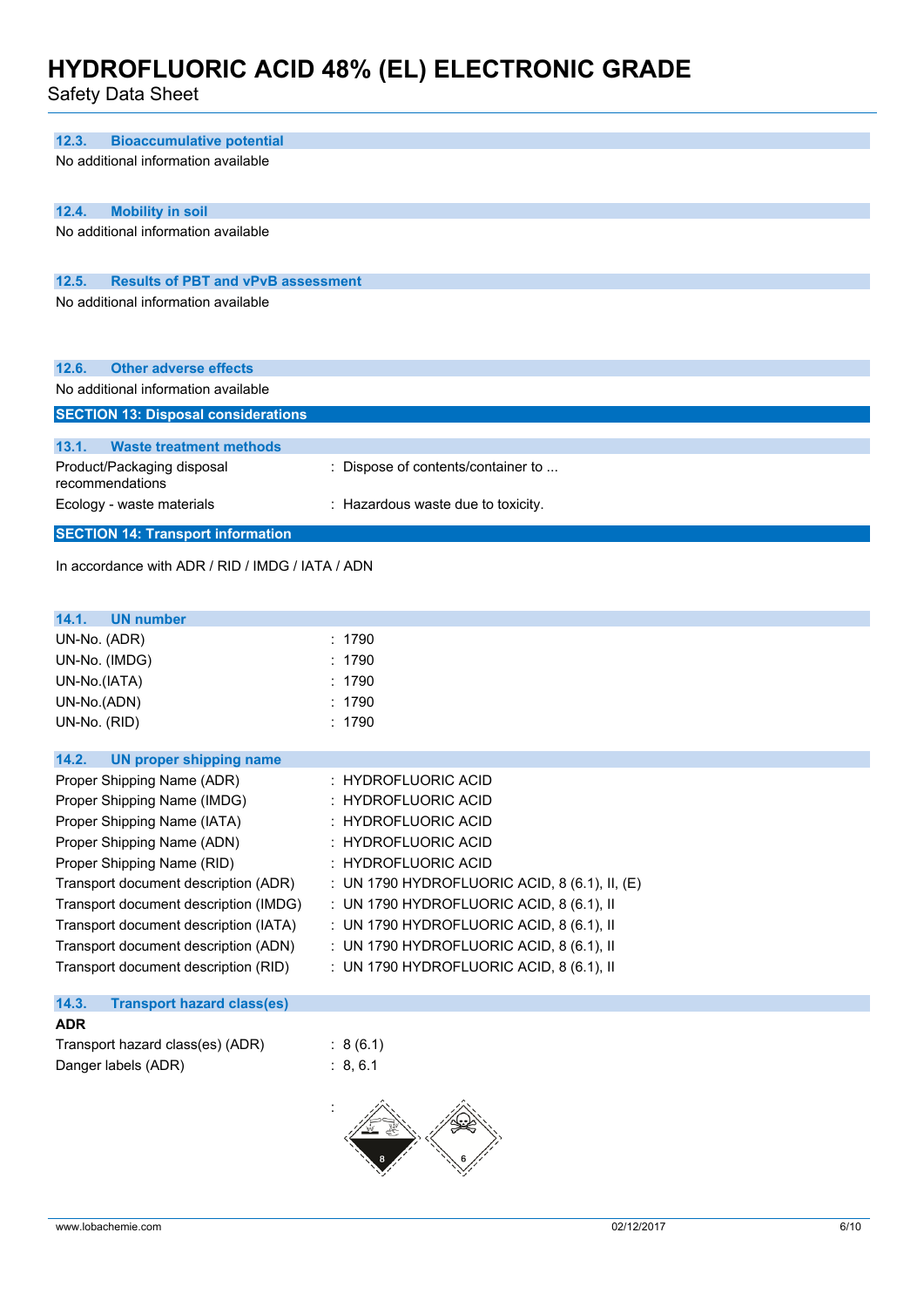| <b>IMDG</b><br>Transport hazard class(es) (IMDG)<br>Danger labels (IMDG) | : 8(6.1)<br>: 8, 6.1                     |
|--------------------------------------------------------------------------|------------------------------------------|
|                                                                          |                                          |
|                                                                          |                                          |
| <b>IATA</b><br>Transport hazard class(es) (IATA)<br>Hazard labels (IATA) | : 8(6.1)<br>: 8, 6.1                     |
|                                                                          |                                          |
|                                                                          |                                          |
| <b>ADN</b><br>Transport hazard class(es) (ADN)<br>Danger labels (ADN)    | : 8(6.1)<br>: 8, 6.1                     |
|                                                                          |                                          |
|                                                                          |                                          |
| <b>RID</b>                                                               |                                          |
| Transport hazard class(es) (RID)<br>Danger labels (RID)                  | : 8(6.1)                                 |
|                                                                          | : 8, 6.1                                 |
|                                                                          | 6                                        |
|                                                                          |                                          |
| 14.4.<br><b>Packing group</b>                                            |                                          |
| Packing group (ADR)                                                      | $\therefore$ H                           |
| Packing group (IMDG)<br>Packing group (IATA)                             | $\therefore$ II<br>$\pm$ 11              |
| Packing group (ADN)                                                      | $\therefore$ H                           |
| Packing group (RID)                                                      | $\therefore$ H                           |
|                                                                          |                                          |
| <b>Environmental hazards</b><br>14.5.<br>Dangerous for the environment   | : No                                     |
| Marine pollutant                                                         | : No                                     |
| Other information                                                        | : No supplementary information available |
|                                                                          |                                          |
| <b>Special precautions for user</b><br>14.6.                             |                                          |

| - Overland transport      |          |
|---------------------------|----------|
| Classification code (ADR) | : CT1    |
| Limited quantities (ADR)  | $\pm$ 11 |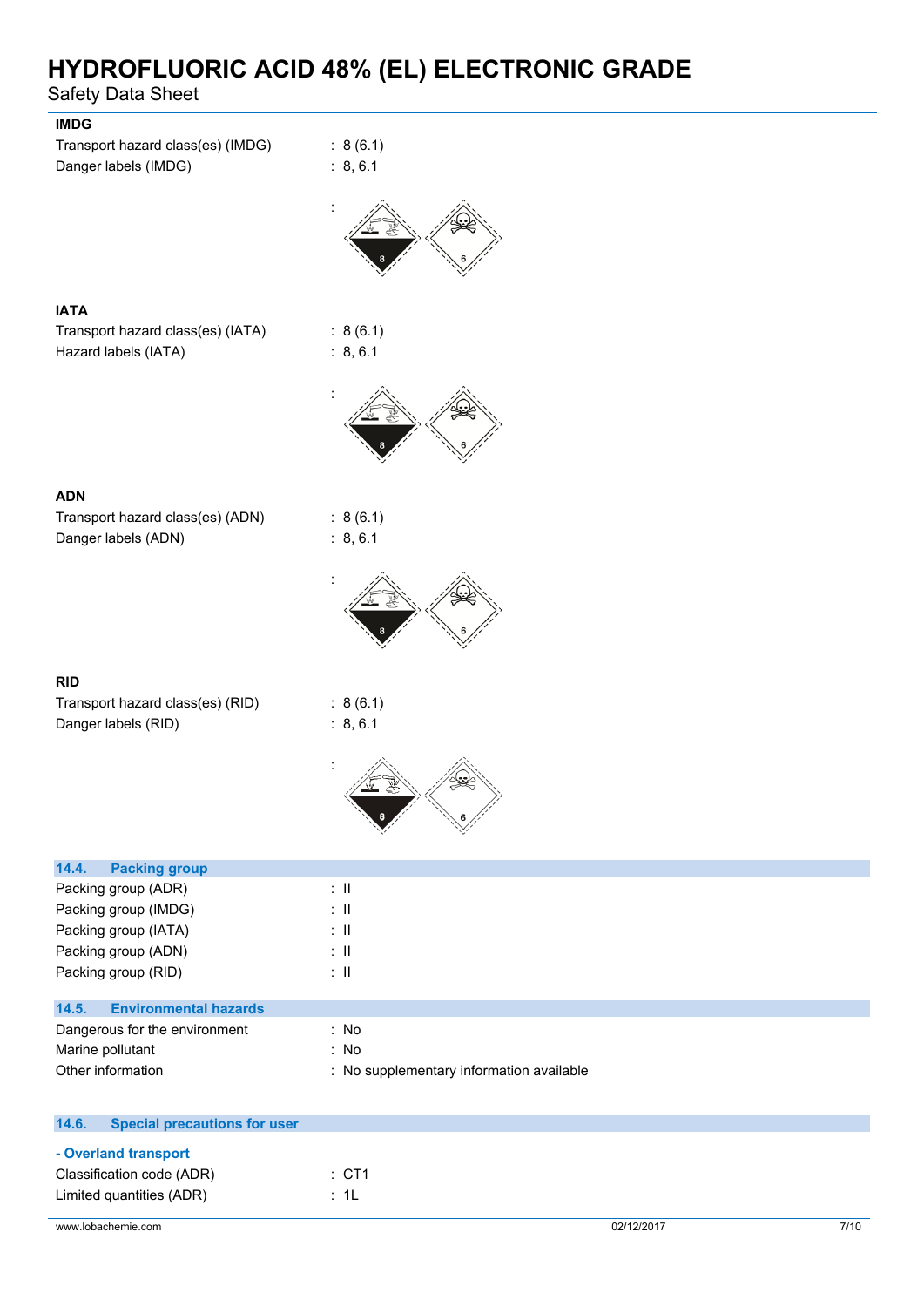| Excepted quantities (ADR)                                                  | $\therefore$ E2    |            |      |
|----------------------------------------------------------------------------|--------------------|------------|------|
| Packing instructions (ADR)                                                 | : P001, IBC02      |            |      |
| Mixed packing provisions (ADR)                                             | : MP15             |            |      |
| Portable tank and bulk container<br>instructions (ADR)                     | : T8               |            |      |
| Portable tank and bulk container special<br>provisions (ADR)               | :TP2               |            |      |
| Tank code (ADR)                                                            | $:$ L4DH           |            |      |
| Tank special provisions (ADR)                                              | : TU14, TE21       |            |      |
| Vehicle for tank carriage                                                  | : AT               |            |      |
| Transport category (ADR)                                                   | $\therefore$ 2     |            |      |
| Special provisions for carriage - Loading,<br>unloading and handling (ADR) | : CV13, CV28       |            |      |
| Hazard identification number (Kemler No.)                                  | :86                |            |      |
| Orange plates                                                              | 86<br>1790         |            |      |
| Tunnel restriction code (ADR)                                              | E                  |            |      |
| EAC code                                                                   | : 2W               |            |      |
| APP code                                                                   | $\therefore$ B     |            |      |
| - Transport by sea                                                         |                    |            |      |
| Limited quantities (IMDG)                                                  | : 1L               |            |      |
| Excepted quantities (IMDG)                                                 | $\therefore$ E2    |            |      |
| Packing instructions (IMDG)                                                | : P001             |            |      |
| Packing provisions (IMDG)                                                  | : PP81             |            |      |
| IBC packing instructions (IMDG)                                            | : IBCO2            |            |      |
| IBC special provisions (IMDG)                                              | $\therefore$ B20   |            |      |
| Tank instructions (IMDG)                                                   | : T8               |            |      |
| Tank special provisions (IMDG)                                             | $:$ TP2            |            |      |
| EmS-No. (Fire)                                                             | $: F-A$            |            |      |
| EmS-No. (Spillage)                                                         | $: S-B$            |            |      |
| Stowage category (IMDG)                                                    | $\therefore$ D     |            |      |
| Stowage and handling (IMDG)                                                | : SW1, SW2, H2     |            |      |
| MFAG-No                                                                    | : 157              |            |      |
|                                                                            |                    |            |      |
| - Air transport                                                            |                    |            |      |
| PCA Excepted quantities (IATA)                                             | $\therefore$ E2    |            |      |
| PCA Limited quantities (IATA)                                              | : Y840             |            |      |
| PCA limited quantity max net quantity<br>(IATA)                            | : 0.5L             |            |      |
| PCA packing instructions (IATA)                                            | : 851              |            |      |
| PCA max net quantity (IATA)                                                | : 1L               |            |      |
| CAO packing instructions (IATA)                                            | : 855              |            |      |
| CAO max net quantity (IATA)<br>ERG code (IATA)                             | : 30L<br>:8P       |            |      |
| - Inland waterway transport                                                |                    |            |      |
| Classification code (ADN)                                                  | $:$ CT1            |            |      |
| Special provisions (ADN)                                                   | : 802              |            |      |
| Limited quantities (ADN)                                                   | : 1L               |            |      |
| Excepted quantities (ADN)                                                  | $\therefore$ E2    |            |      |
| Equipment required (ADN)                                                   | $:$ PP, EP, TOX, A |            |      |
| Ventilation (ADN)                                                          | : VE02             |            |      |
| Number of blue cones/lights (ADN)                                          | $\therefore$ 2     |            |      |
| www.lobachemie.com                                                         |                    | 02/12/2017 | 8/10 |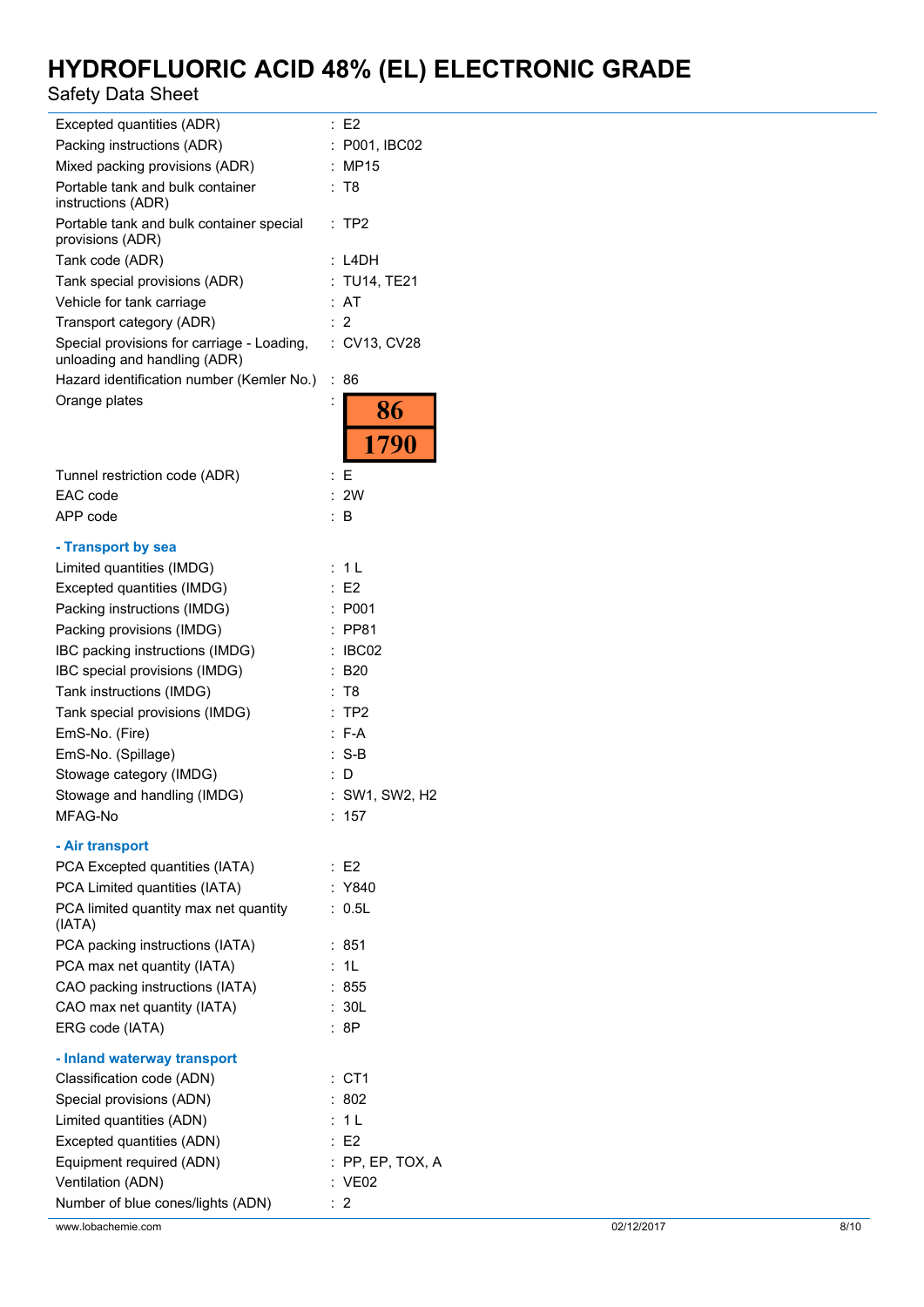Safety Data Sheet

| : CT1                                                     |
|-----------------------------------------------------------|
| : 1L                                                      |
| : E2                                                      |
| : P001, IBC02                                             |
| : MP15                                                    |
| : T8                                                      |
| $:$ TP2                                                   |
| : L4DH                                                    |
| : TU14, TE17, TE21, TT4                                   |
| : 2                                                       |
| Special provisions for carriage – Loading<br>: CW13, CW28 |
| : CE6                                                     |
| :86                                                       |
|                                                           |

#### **14.7. Transport in bulk according to Annex II of MARPOL 73/78 and the IBC Code**

#### Not applicable

**SECTION 15: Regulatory information**

**15.1. Safety, health and environmental regulations/legislation specific for the substance or mixture**

#### **15.1.1. EU-Regulations**

Contains no substances with Annex XVII restrictions Contains no REACH candidate substance

Contains no REACH Annex XIV substances.

#### **15.1.2. National regulations**

#### **Germany**

| AwSV/VwVwS Annex reference                                                     | : Water hazard class (WGK) 2, hazardous to water (Classification according to AwSV,<br>Annex 1) |
|--------------------------------------------------------------------------------|-------------------------------------------------------------------------------------------------|
| 12th Ordinance Implementing the Federal<br>Immission Control Act - 12. BlmSchV | : Is not subject of the 12. BlmSchV (Hazardous Incident Ordinance)                              |
| <b>Denmark</b>                                                                 |                                                                                                 |

Recommendations Danish Regulation : Young people below the age of 18 years are not allowed to use the product Pregnant/breastfeeding women working with the product must not be in direct contact with the product